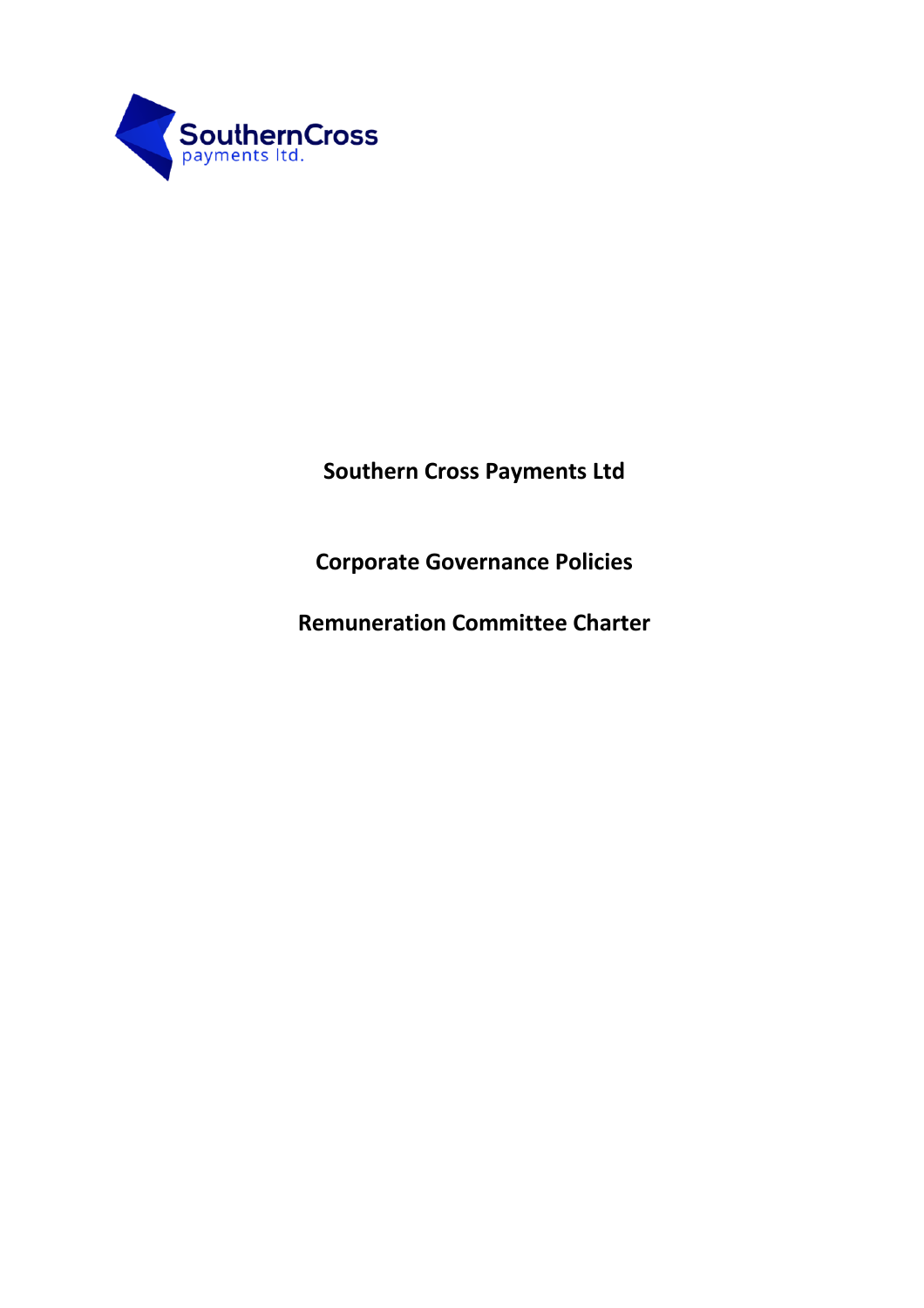# **1. Composition**

The Committee shall be members of, and appointed by, the Board of Directors and shall comprise at least three non-executive directors, where possible. One member shall be appointed to chair the Remuneration Committee. All Committee members shall have a reasonable understanding of the industries in which the Company participates.

From time to time, non-Committee members may be invited to attend Committee meetings when remuneration matters are being discussed, if it is considered appropriate.

### **2. Role**

The function of the Remuneration Committee is to review and make recommendations to the Board in relation to:

- (a) the entity's remuneration framework for directors, including the process by which any pool of directors' fees approved by security holders is allocated to directors;
- (b) the remuneration packages to be awarded to senior executives;
- (c) equity-based remuneration plans for senior executives and other employees;
- (d) superannuation arrangements for directors, senior executives and other employees; and
- (e) whether there is any gender or other inappropriate bias in remuneration for directors, senior executives or other employees.

### **3. Operations**

The Committee shall consider remuneration matters at least once a year and otherwise as required. Minutes of the consideration of such matters are to be kept and provided to the Board as part of their next meeting papers.

# **4. Responsibilities**

The responsibilities of the Committee include a review of:

- (a) the Company's remuneration policy and framework;
- (b) senior executives' remuneration and incentives;
- (c) superannuation arrangements; and
- (d) remuneration by gender.

### **4.1 Executive Remuneration**

In considering the Company's remuneration policy and levels of remuneration for executives, the Committee makes decisions which:

- (a) motivates Executive Directors and senior executives to pursue long term growth and success of the Company within an appropriate control framework;
- (b) demonstrates a clear correlation between senior executives' performance and remuneration;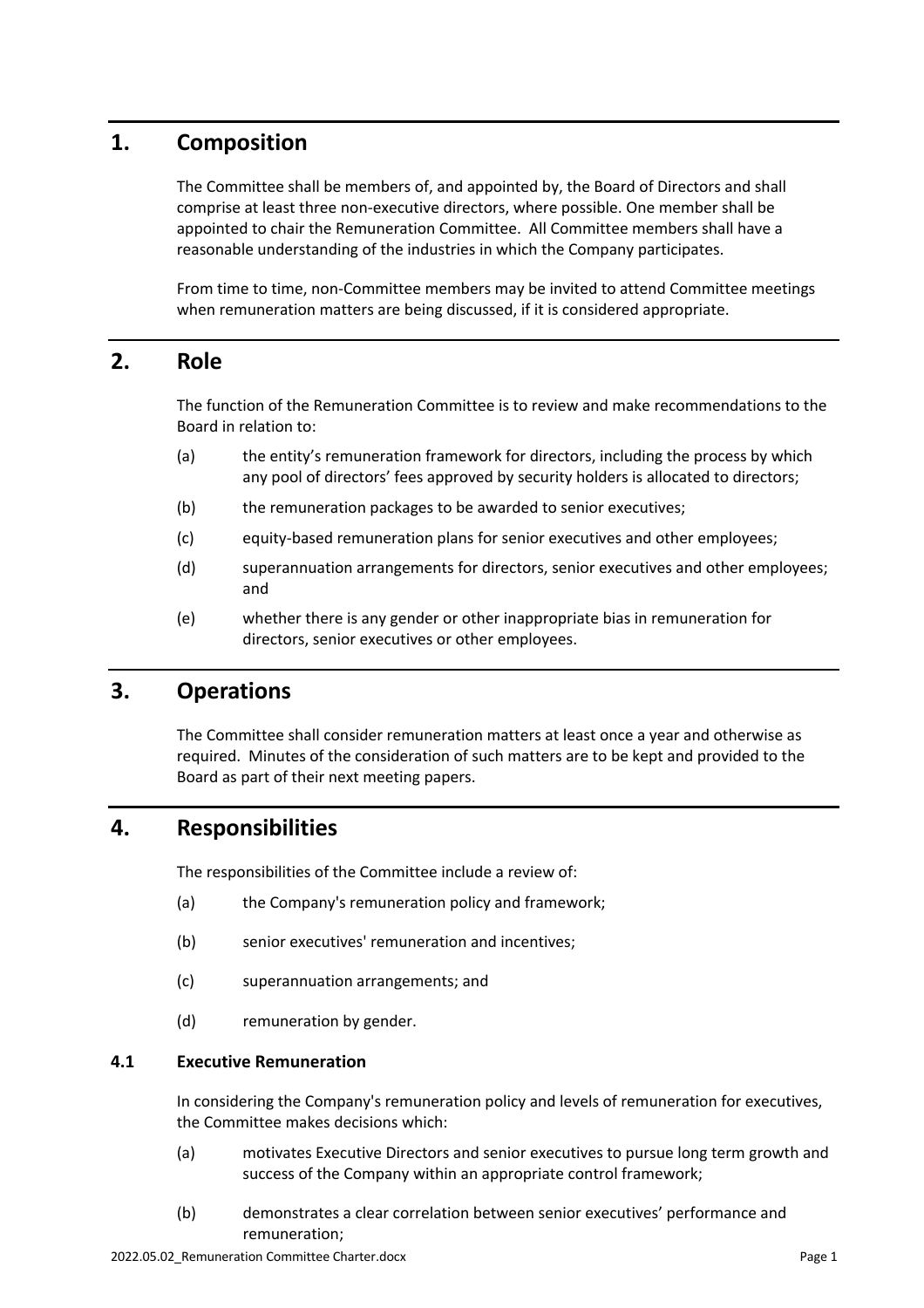- (c) aligns the interest of key leadership with the long term interests of the Company's shareholders; and
- (d) prohibits executives from entering into transactions or arrangements which limit the economic risk of participating in unvested entitlements.

To the extent that the Company adopts a different remuneration structure for its Executive Directors, the Committee shall document its reasons for the purpose of disclosure to stakeholders.

### **4.2 Non-Executive Remuneration**

In considering the Company's remuneration policy and levels of remuneration for nonexecutive Directors, the Committee is to ensure that:

- (a) fees paid to Non-Executive Directors are within the aggregate amount approved by shareholders and make recommendations to the Board with respect to the need for increases to this aggregate amount at the Company's annual general meeting;
- (b) Non-Executive Directors are remunerated by way of fees (in the form of cash and superannuation benefits);
- (c) Non-Executive Directors are not provided with retirement benefits other than statutory superannuation entitlements; and
- (d) Non-Executive Directors are not entitled to participate in equity based remuneration schemes designed for executives without due consideration and appropriate disclosure to the Company's shareholders. To the extent that Non-Executive Directors do participate in equity based remuneration schemes, they are prohibited from entering into transactions or arrangements which limit the economic risk of participating in unvested entitlements.

To the extent that the Company adopts a different remuneration structure for its Non-Executive Directors, the Committee shall document its reasons for the purpose of disclosure to stakeholders.

#### **4.3 Incentive Plans and Benefits Programs**

The Committee is to:

- (a) review and make recommendations concerning long-term incentive compensation plans, including the use of share options and other equity-based plans. Except as otherwise delegated, the Committee will administer equity-based and employee benefit plans, and as such will discharge any responsibilities under those plans, including making and authorising issues of equity, in accordance with the terms of those plans;
- (b) ensure that incentive plans are designed around appropriate and realistic performance targets that measure relative performance and provide rewards when they are achieved; and
- (c) continually review and if necessary improve any existing benefit programs established for employees.